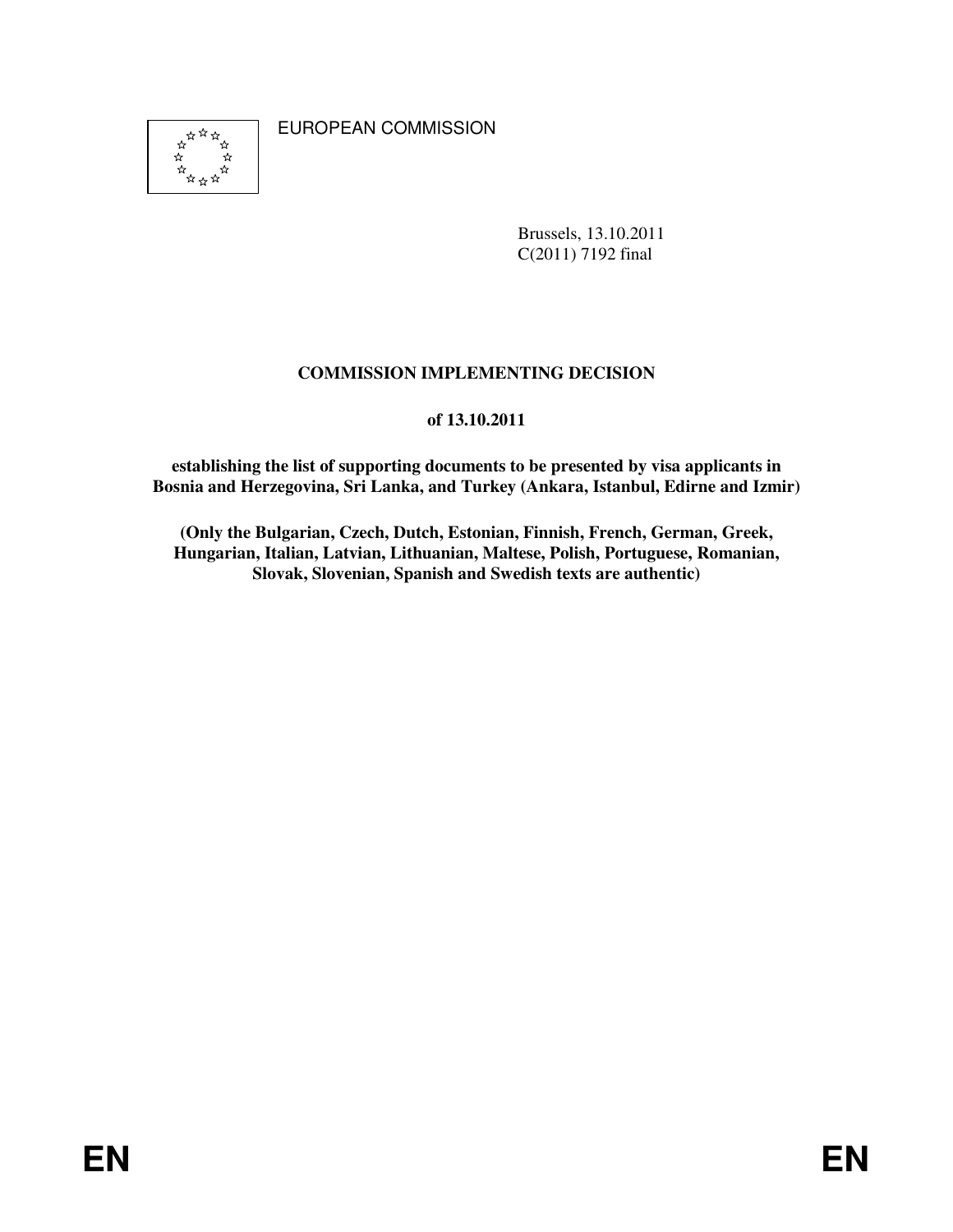#### **COMMISSION IMPLEMENTING DECISION**

#### **of 13.10.2011**

#### **establishing the list of supporting documents to be presented by visa applicants in Bosnia and Herzegovina, Sri Lanka, and Turkey (Ankara, Istanbul, Edirne and Izmir)**

#### **(Only the Bulgarian, Czech, Dutch, Estonian, Finnish, French, German, Greek, Hungarian, Italian, Latvian, Lithuanian, Maltese, Polish, Portuguese, Romanian, Slovak, Slovenian, Spanish and Swedish texts are authentic)**

#### THE EUROPEAN COMMISSION,

Having regard to the Treaty on the Functioning of the European Union,

Having regard to Regulation (EC) No 810/2009 of the European Parliament and of the Council of 13 July 2009 establishing a Community Code on Visas (Visa Code)<sup>1</sup>, and in particular Article 48 (1) thereof,

#### Whereas:

- (1) Regulation (EC) No 810/2009 lays down the Union rules for the issuing of visas for transit through or intended stays in the territory of Member States not exceeding three months in any six-month period.
- (2) According to Article 14 of Regulation (EC) No 810/2009 and Annex II thereto, visa applicants should present documents indicating among others the purpose of the journey and that they fulfil the entry conditions as set out in Article 5 of Regulation (EC) No 562/2006 of the European Parliament and of the Council of 15 March 2006 establishing the Community Code on the rules governing the movement of persons across borders (Schengen Borders Code)<sup>2</sup>; In order to ensure a harmonised application of the common visa policy, Article 14 (5) of Regulation (EC) 810/2009 establishes that within local Schengen cooperation the need to complete and harmonise the lists of supporting documents should be assessed in each jurisdiction in order to take account of local circumstances.
- (3) The local Schengen cooperation in Bosnia and Herzegovina, Sri Lanka, and Turkey (Ankara, Istanbul, Edirne and Izmir) have confirmed the need for such a harmonisation of the lists of supporting documents and drawn up harmonised lists.
- (4) This harmonisation should not prejudge the possibility in individual cases either to waive one or more of the listed supporting documents for applicants known by the consulate for their integrity and reliability in accordance with Article 14 (6) of the

<sup>1</sup> OJ L 243, 15.9.2009, p. 1.

<sup>2</sup> OJ L 105, 13.4.2006, p. 1.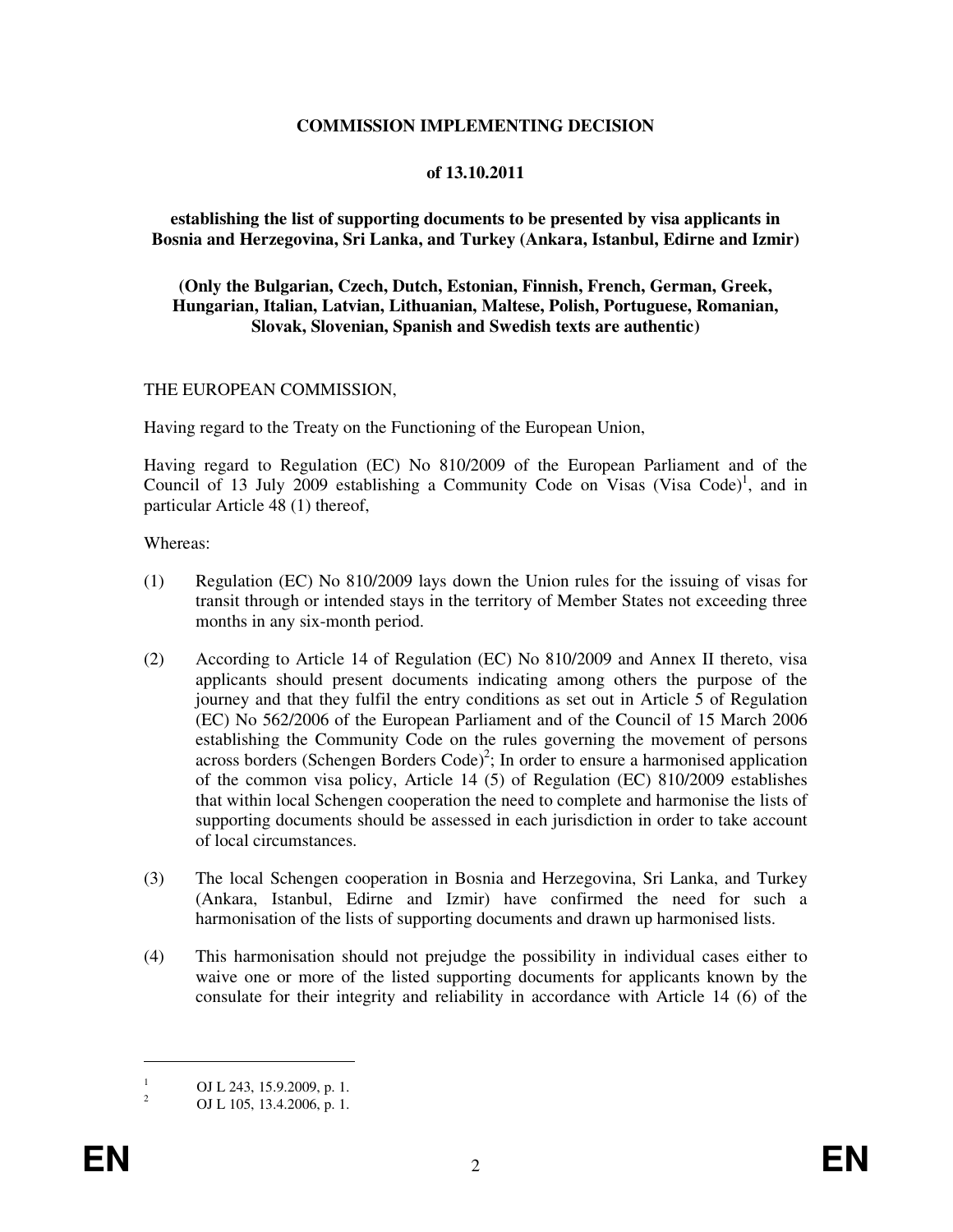Visa Code or, during the examination of an application, in justified cases to request additional documents in accordance with Article 21 (8) of the Visa Code.

- (5) Given that Regulation (EC) No 810/2009 builds upon the Schengen *acquis* in accordance with Article 5 of the Protocol on the position of Denmark annexed to the Treaty on European Union and to the Treaty establishing the European Community and Article 4 of Protocol (No 22) on the position of Denmark, annexed to the Treaty on the European Union and the Treaty on the Functioning of the European Union, Denmark notified the implementation of Regulation (EC) No 810/2009 in its national law. It is therefore bound under international law to implement this Decision.
- (6) This Decision constitutes a development of provisions of the Schengen *acquis* in which the United Kingdom does not take part, in accordance with Council Decision 2000/365/EC of 29 May 2000 concerning the request of the United Kingdom of Great Britain and Northern Ireland to take part in some of the provisions of the Schengen acquis<sup>3</sup>. The United Kingdom is therefore not taking part in its adoption and is not bound by it or subject to its application. This Decision should therefore not be addressed to the United Kingdom.
- (7) This Decision constitutes a development of provisions of the Schengen *acquis* in which Ireland does not take part, in accordance with Council Decision 2002/192/EC of 28 February 2002 concerning Ireland's request to take part in some of the provisions of the Schengen *acquis*<sup>4</sup>. Ireland is therefore not taking part in its adoption and is not bound by it or subject to its application. This Decision should therefore not be addressed to Ireland.
- (8) As regards Iceland and Norway, this Decision constitutes a development of provisions of the Schengen *acquis* within the meaning of the Agreement concluded by the Council of the European Union and the Republic of Iceland and the Kingdom of Norway concerning the association of those two States with the implementation, application and development of the Schengen *acquis*<sup>5</sup>, which fall within the area referred to in Article 1, point B of Council Decision 1999/437/EC of 17 May 1999<sup>6</sup> on certain arrangements for the application of that Agreement.
- (9) As regards Switzerland, this Decision constitutes a development of the provisions of the Schengen *acquis* within the meaning of the Agreement between the European Union, the European Community and the Swiss Confederation on the Swiss Confederation's association with the implementation, application and development of the Schengen *acquis<sup>7</sup>*, which fall within the area referred to in Article 1, point B of Council Decision  $1999/437/EC^8$  read in conjunction with Article 3 of the Council Decisions  $2008/146$ /EC $\degree$ .

<sup>3</sup> OJ L 131, 1.6.2000, p. 43. 4

OJ L 64, 7.3.2002, p. 20. 5

OJ L 176, 10.7.1999, p. 36. 6

OJ L 176, 10.7.1999, p. 31. 7

OJ L 53, 27.2.2008, p. 52. 8

OJ L 176, 10.7.1999, p. 31. 9 OJ L 53, 27.2.2008, p. 1*.*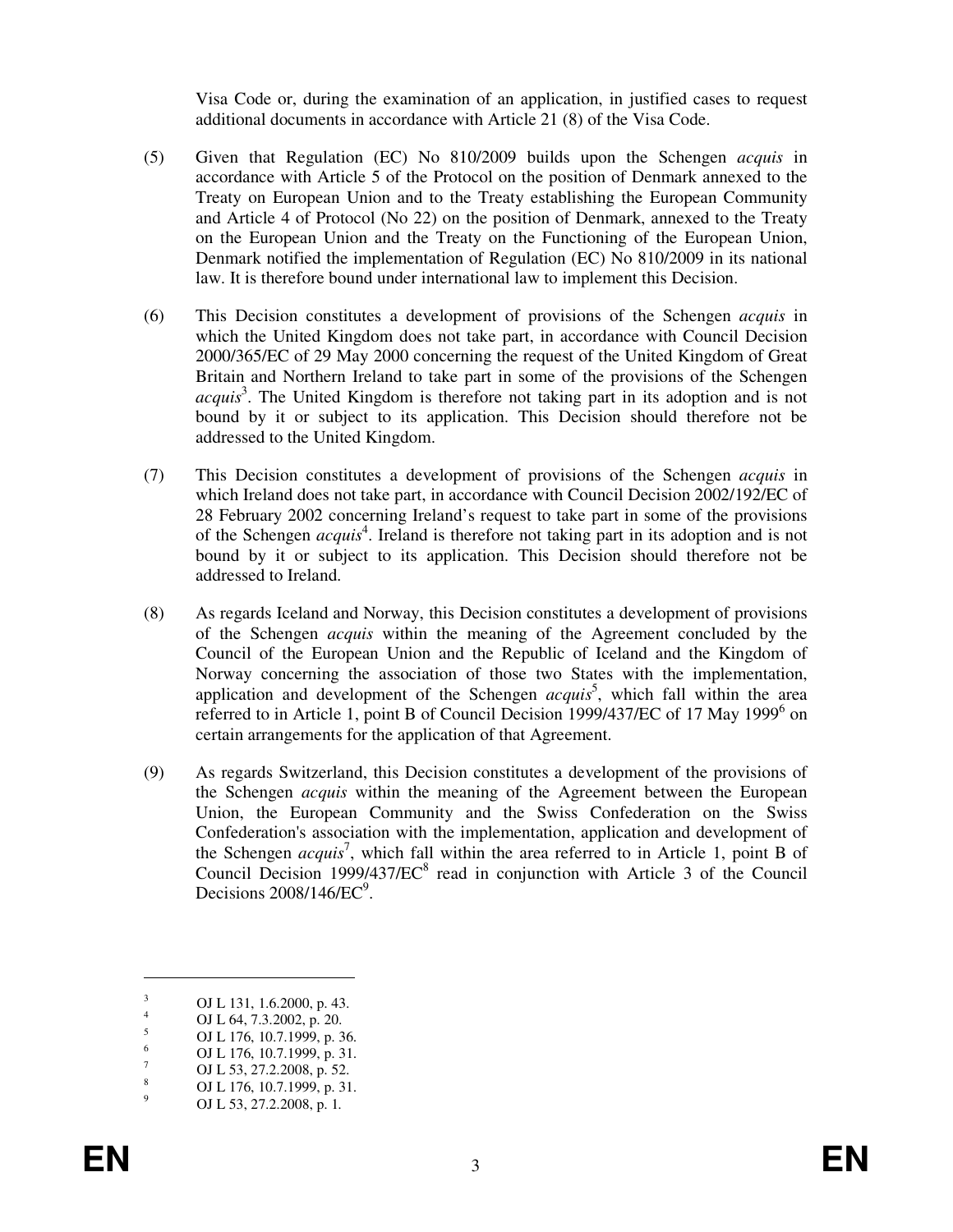- (10) As regards Liechtenstein, this Decision constitutes a development of the provisions of the Schengen *acquis* within the meaning of the Protocol signed between the European Union, the European Community, the Swiss Confederation and the Principality of Liechtenstein on the accession of the Principality of Liechtenstein to the Agreement between the European Union, the European Community and the Swiss Confederation on the Swiss Confederation's association with the implementation, application and development of the Schengen *acquis<sup>10</sup>*, which fall within the area referred to in Article 1, point B of Council Decision 1999/437/EC read in conjunction with Article 3 of the Council Decision  $2011/350.EU<sup>11</sup>$ .
- (11) As regards Cyprus, this Decision constitutes an act building upon, or otherwise relates to, the Schengen acquis within the meaning of Article 3(2) of the 2003 Act of Accession.
- (12) As regards Bulgaria and Romania, this Decision constitutes an act building upon , or otherwise related to, the Schengen acquis within the meaning of and of Article 4(2) of the 2005 Act of Accession.
- (13) The measures provided for in this Decision are in accordance with the opinion of the Visa Committee,

HAS ADOPTED THIS DECISION:

#### *Article 1*

The list of supporting documents to be submitted by visa applicants in:

- Bosnia and Herzegovina is set out in Annex I;
- Sri Lanka is set out in Annex II;
- Turkey (Ankara, Istanbul, Edirne and Izmir) is set out in Annex III.

<sup>&</sup>lt;sup>10</sup> OJ L 160, 18.6.2011, p. 21.<br>
OJ L 160, 18.6.2011, p. 10

OJ L 160, 18.6.2011, p. 19.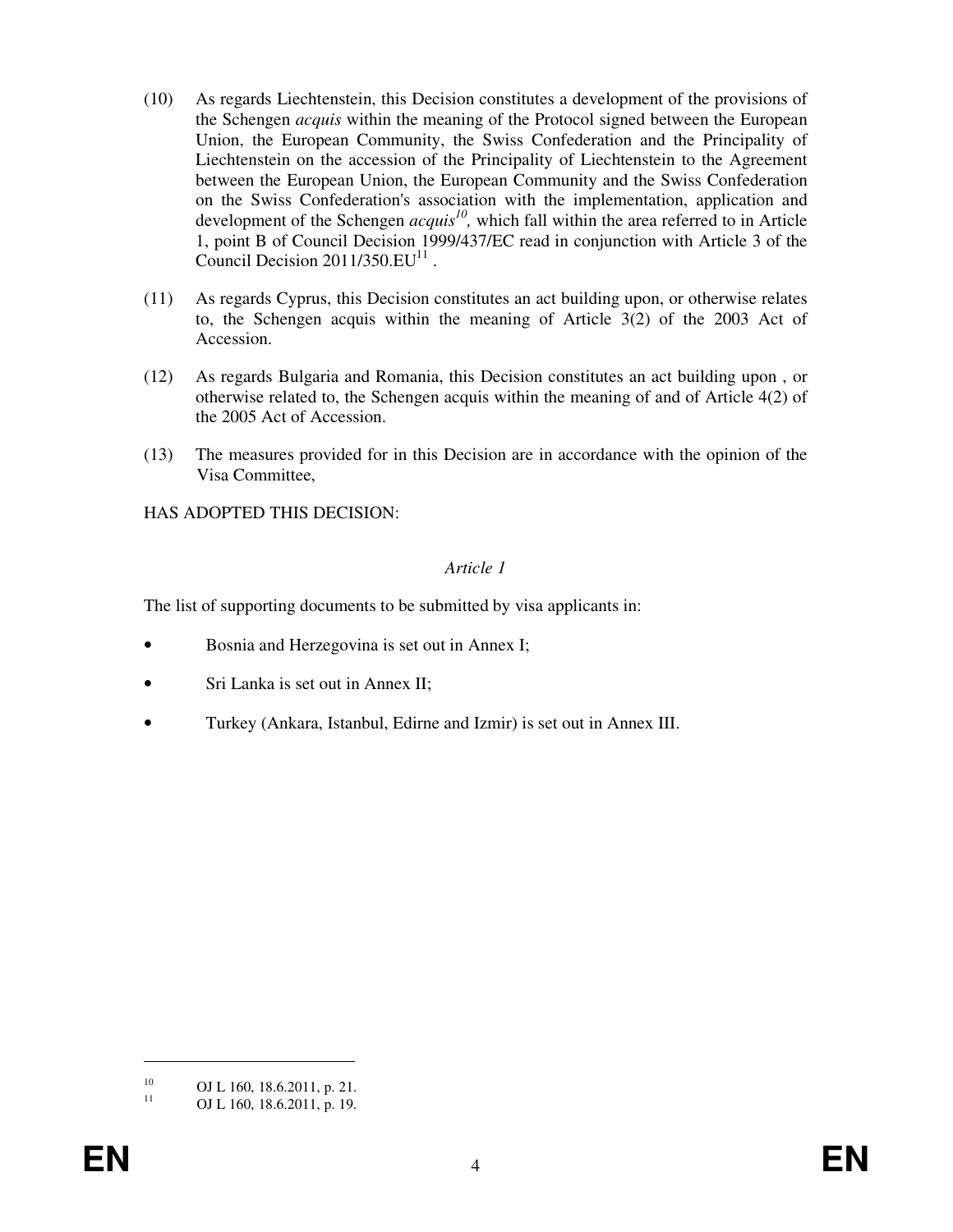#### *Article 2*

This Decision is addressed to the Kingdom of Belgium, the Republic of Bulgaria, the Czech Republic, the Federal Republic of Germany, the Republic of Estonia, the Hellenic Republic, the Kingdom of Spain, the French Republic, the Italian Republic, the Republic of Cyprus, the Republic of Latvia, the Republic of Lithuania, the Grand Duchy of Luxembourg, the Republic of Hungary, the Republic of Malta, the Kingdom of the Netherlands, the Republic of Austria, the Republic of Poland, the Portuguese Republic, Romania, the Republic of Slovenia, the Slovak Republic, the Republic of Finland and the Kingdom of Sweden.

Done at Brussels, 13.10.2011

*For the Commission Cecilia MALMSTRÖM Member of the Commission* 

> **CERTIFIED COPY** For the Secretary - General

Jordi AYET PUIGARNAU Director of the Registry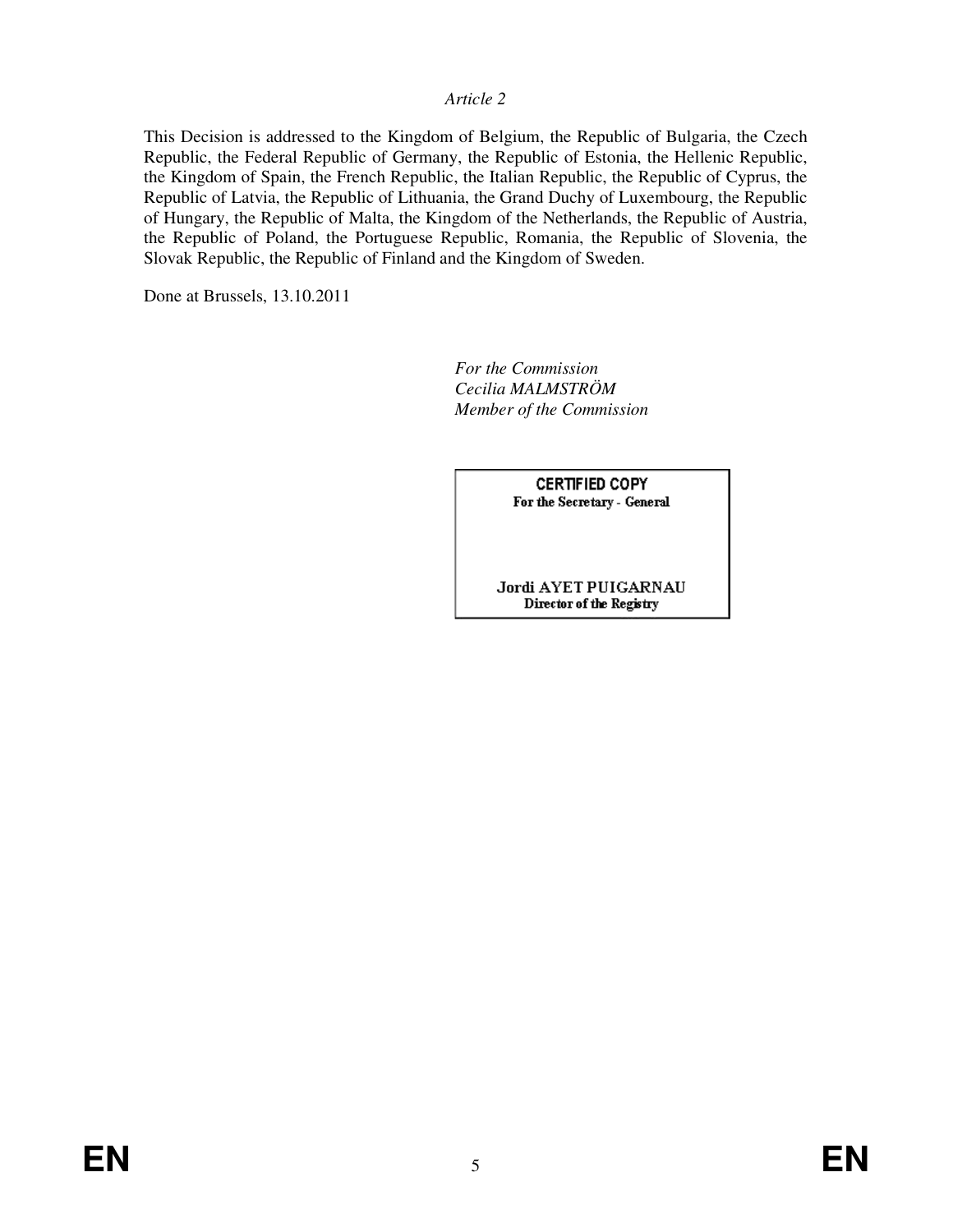# **ANNEX**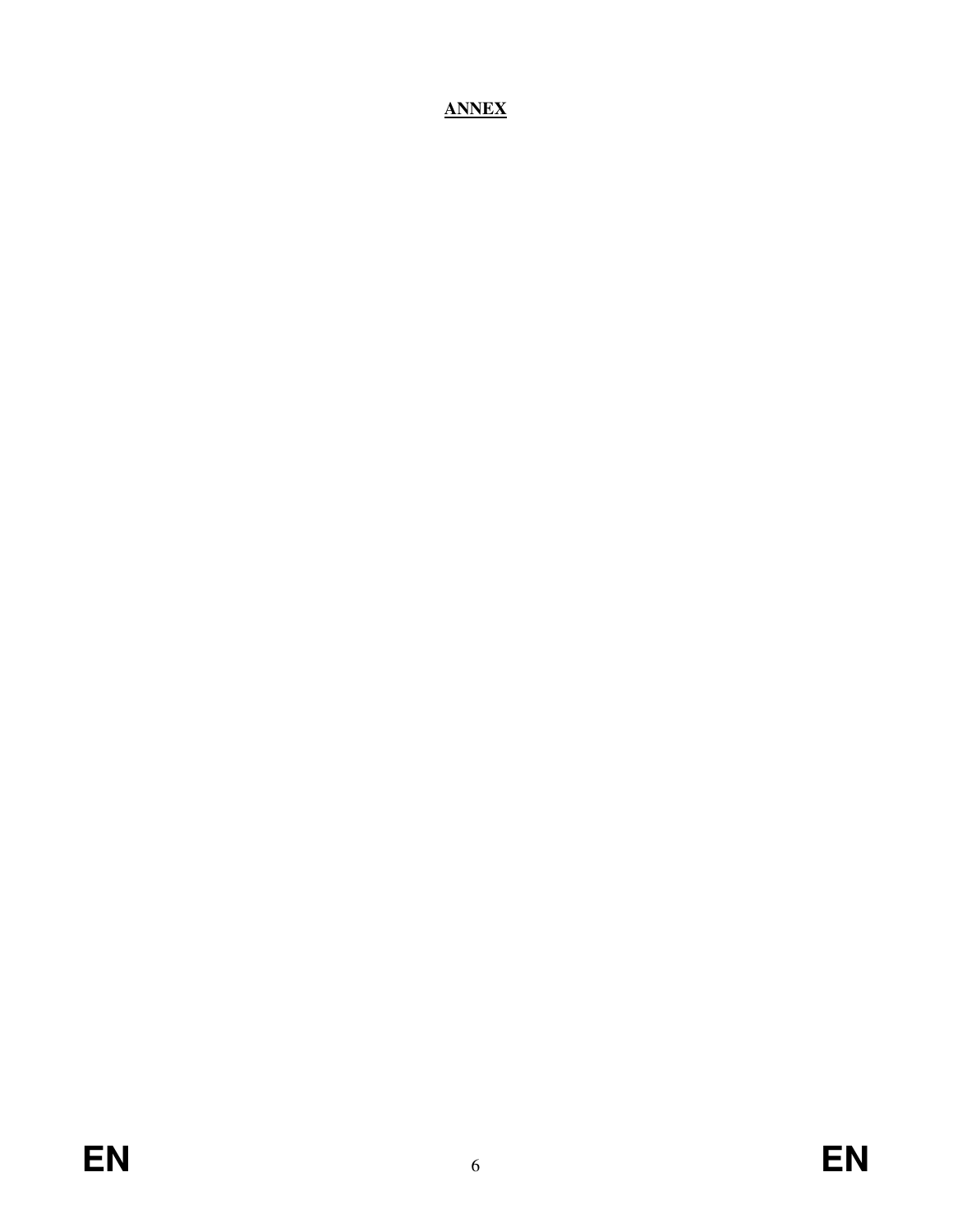## **ANNEX I**

#### **List of supporting documents to be submitted by applicants for short stay visas in Bosnia and Herzegovina**

## **A. LIST OF SUPPORTING DOCUMENTS FOR A SCHENGEN VISA WITH THE PURPOSE: TOURISM**

- (1) Proof of travel arrangements:
- (a) A certificate or voucher (original) from a travel agency or tour operator accredited by Member States confirming the booking of an organised tour
- (b) In the event that you do not travel on an organised trip, you must bring a proof of hotel reservation and proof of travel arrangements, for instance a return air/train/bus ticket or registration of vehicle.
- (2) Proof of sufficient means of subsistence for the intended journey:
- (a) If employed a statement of the employment, M2 form, and the work book;
- (b) If a company owner a court registration of the company (M2 form and the work book);
- (c) If retired pension cheques;
- (d) If student a statement from the faculty and the student book;
- (e) If pupil a statement from the school;

Bank statement (for the last three months) including bank account movements for all categories apart from pupils.

(3) If the applicant is minor and travels without (a) parent(s):

A statement from the parents, which is verified by legal entity (Municipal registration office or Court).

(4) For non Bosnia and Herzegovina nationals:

Proof of legal residence in Bosnia and Herzegovina.

## **B. LIST OF SUPPORTING DOCUMENTS FOR A SCHENGEN VISA WITH THE PURPOSE: BUSINESS**

(1) Proof of travel arrangements:

A written invitation from the inviting legal party containing:

- hame and address of the inviting legal party;
- name and position of the person signing the request
- registration number of the company;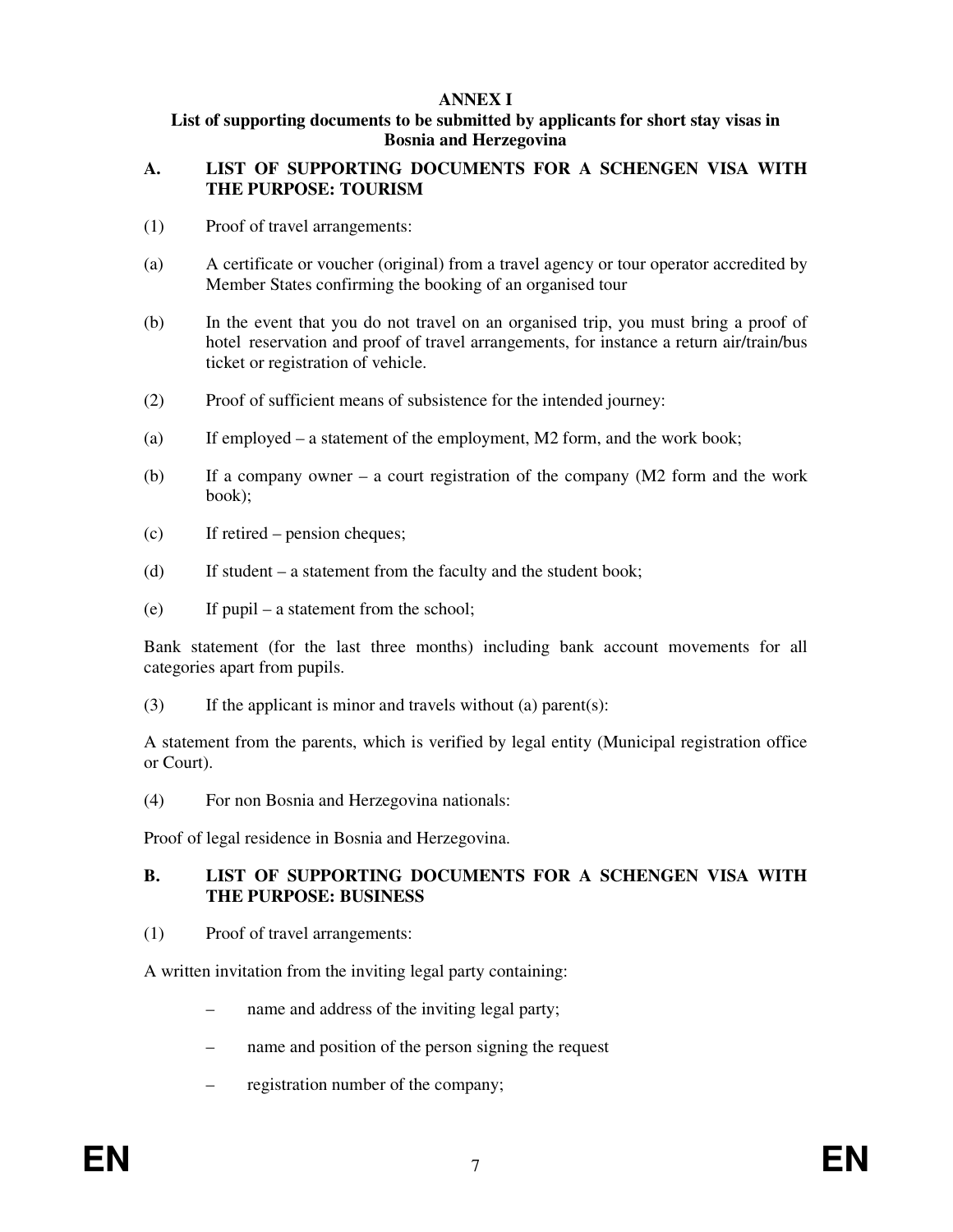- For Bosnia and Herzegovina citizens, the invitation shall be approved by the Bosnia and Herzegovina Chamber of Commerce;
- The invitation shall be verified by the competent legal entity (For Sweden, Denmark, Romania and Slovakia, with regard to Bosnia and Herzegovina citizens only there is no need to have the invitation verified. Sweden and Denmark have a premade form available. Austria requires electronically verification of the invitation, while Poland requires verification by notary).
- (2) Proof of sufficient means of subsistence for the intended journey:
- (a) If employed statement of the employment, M2 form, and the work book;
- (b) If a company owner a court registration of the company, (M2 form and the work book);
- (c) If retired pension cheques;
- (d) Written proof that the inviting company pays the expenses or alternative the sending company pays for all expenses.

For non Bosnia and Herzegovina nationals:

Proof of legal residence in Bosnia and Herzegovina.

## **C. LIST OF SUPPORTING DOCUMENTS FOR A SCHENGEN VISA WITH THE PURPOSE: PRIVATE VISIT**

- (1) Proof of travel arrangements:
- (a) The host person needs to prove his/her identity: for instance a copy of his/her ID card;
- (b) The invitation letter must be verified by a legal entity in the country of destination (Germany does not require a verified written invitation, if the applicant has proof of sufficient financial means. Austria requires electronically verification of the invitation. Sweden and Denmark do not require that the invitation letter is verified, they have a pre made form available. For further details concerning proof of sponsorship, please see the website of the Schengen State of destination).
- (2) Proof of sufficient means of subsistence for the intended journey:
- (a) If employed statement of the employment, M2 form, and the work book;
- (b) If a company owner a court registration of the company, M2 form, and the work book;
- (c) If retired pension cheques;
- (d) If student a statement from the faculty and a student book;
- (e) If pupil a statement from the school;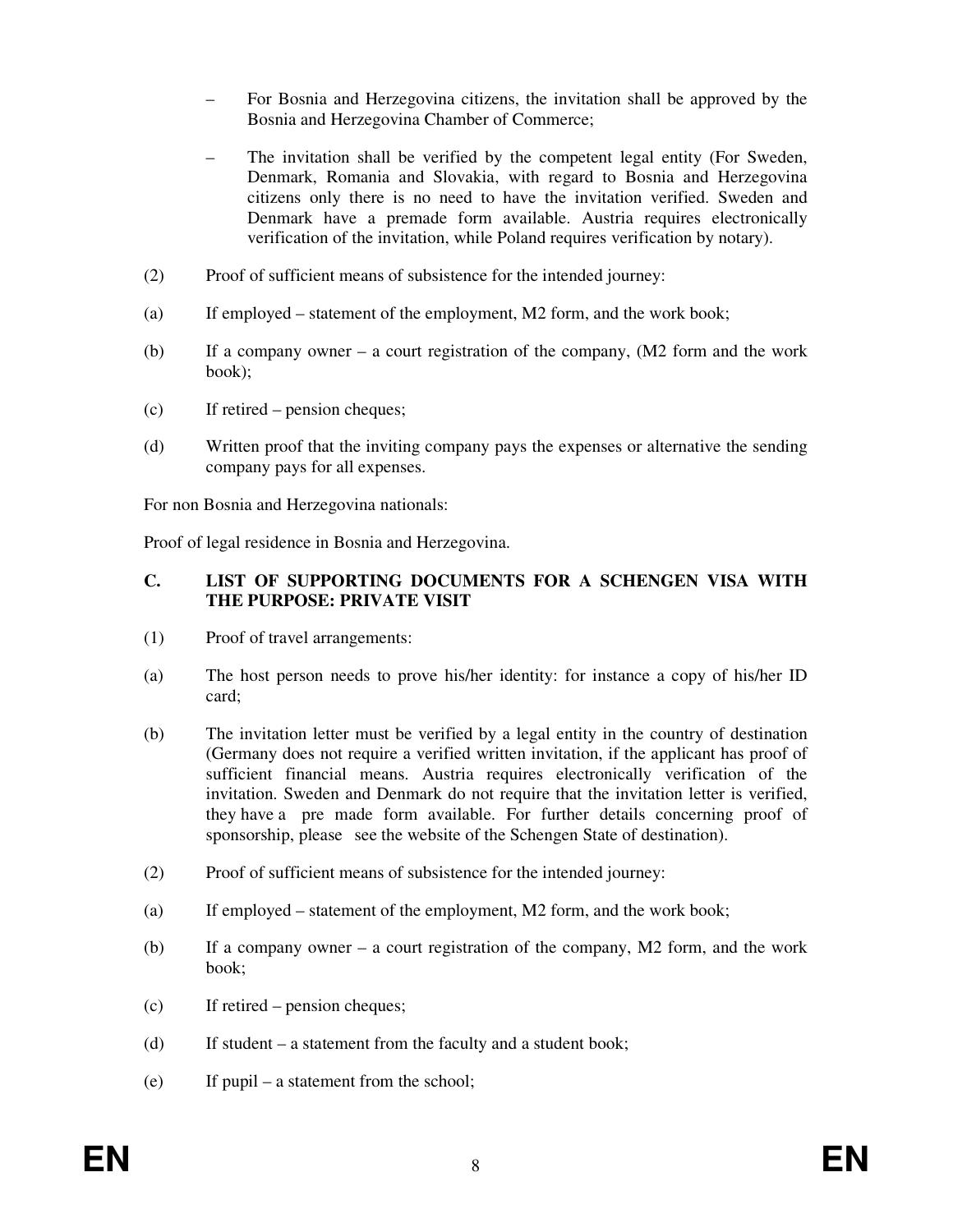Bank statement including bank account movements (for the last three months) for all categories apart from pupils;

Proof of travel arrangements, for instance a return air/train/bus ticket or registration of vehicle.

(3) If the applicant is minor and travels without (a) parent(s):

A statement from the parents, which is verified by legal entity (Municipal registration office or Court).

(4) For non-Bosnia and Herzegovina nationals:

Proof of legal residence in Bosnia and Herzegovina.

# **D. LIST OF SUPPORTING DOCUMENTS FOR A SCHENGEN VISA WITH THE PURPOSE: MEDICAL TREATMENT**

- (1) Proof of travel arrangements:
- (a) An official document of the receiving medical institution confirming that it can perform the specific medical treatment and the patient will be accepted accordingly;
- (b) Proof of sufficient financial means to pay for the medical treatment and related expenses (for instance the stay in the country) or proof of prepayment of the treatment;
- (c) Proof of necessity of being accompanied.
- (2) For non-Bosnia and Herzegovina nationals:

Proof of legal residence in Bosnia and Herzegovina.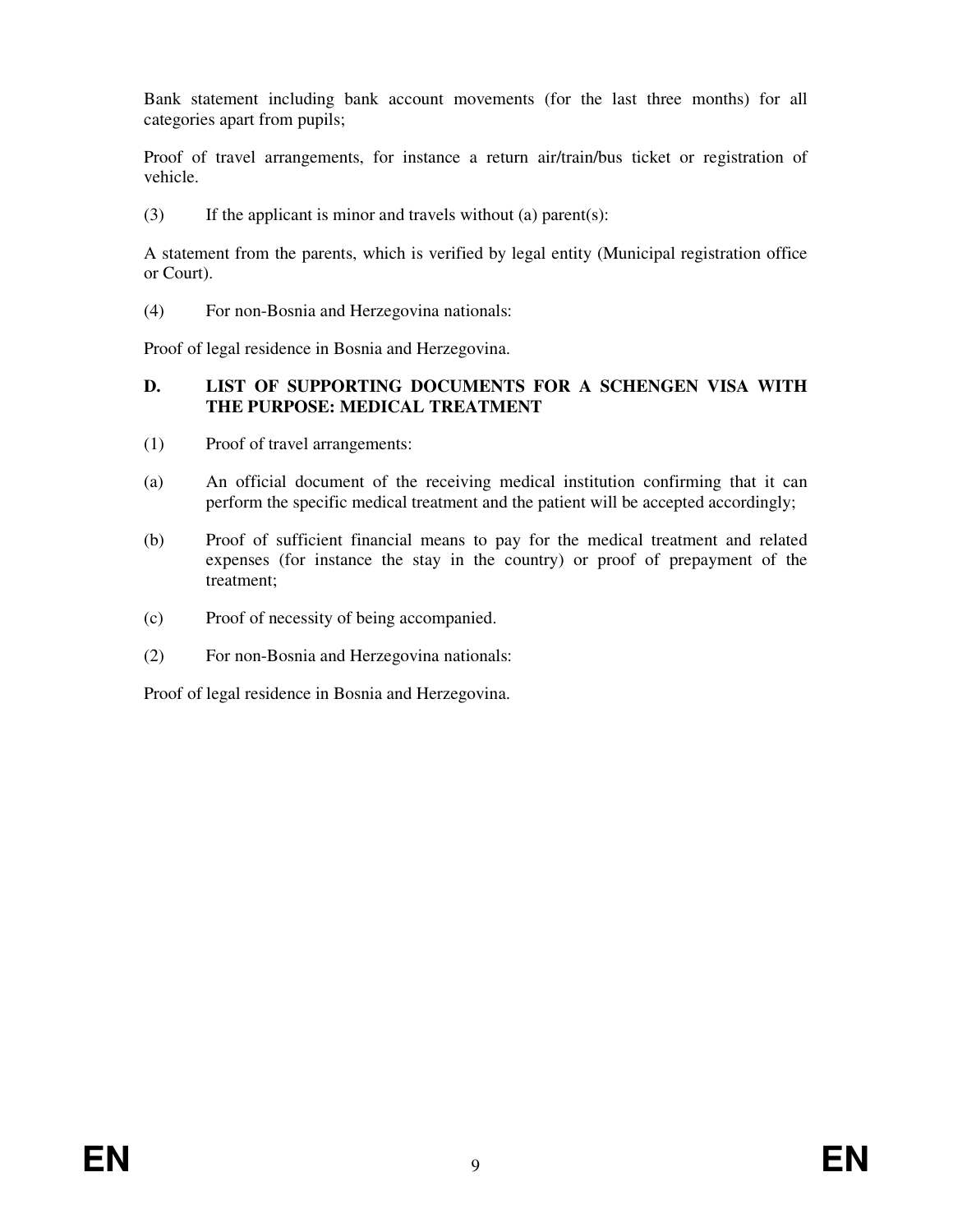## **ANNEX II**

#### **List of supporting documents to be submitted by applicants for short stay visas in Sri Lanka**

#### **A. INFORMATION ENABLING AN ASSESSMENT OF YOUR INTENTION TO LEAVE THE SCHENGEN TERRITORY**

- (1) proof of financial means (personal or family bank statements (current account, savings books) with balance confirmation letter from the bank).
- (2) proof of professional status:
- (a) employees: contract of employment, payslips for the last 3 months, documentary proof of your EPF contribution, confirmation of approved paid or unpaid leave;
- (b) self-employed: business registration, company's bank statements for the last three months;
- (c) students: letter of school or university confirming permitted leave).
- (3) proof of real estate property or residence: Gramasevaka letter certified by the divisional secretary.
- (4) proof of family ties: birth certificate, marriage certificate, birth certificate of children, death certificate of deceased spouse, etc..
- (5) if a minor travels alone or only with one parent: consent of parental authority or legal guardian and birth certificate and copies of parents' passports or District Court appointment decree.

#### **B. DOCUMENTS INDICATING THE PURPOSE OF THE JOURNEY:**

- (1) Visa for tourism or private visit
- (a) If an inviting party is financing your stay in the Schengen area: original certificate of sponsorship and accommodation validated by the local authorities in the Schengen State of destination:
	- Austria: "Elektronische Verpflichtungserklärung: DEL-No.";
	- Belgium: "engagement de prise en charge (annexe 3bis), verbintenis tot tenlasteneming (bijlage 3bis)";
	- Switzerland:"Verpflichtungserklärung/Déclaration de prise en charge/Dichiarazione di garanzia"<sup>12</sup>;
	- Germany: "Verpflichtungserklärung";
	- Denmark: "VU1 or VU2";

<sup>&</sup>lt;sup>12</sup> In case of a Swiss invitation/sponsor letter this shall be obtained only when requested by the Embassy.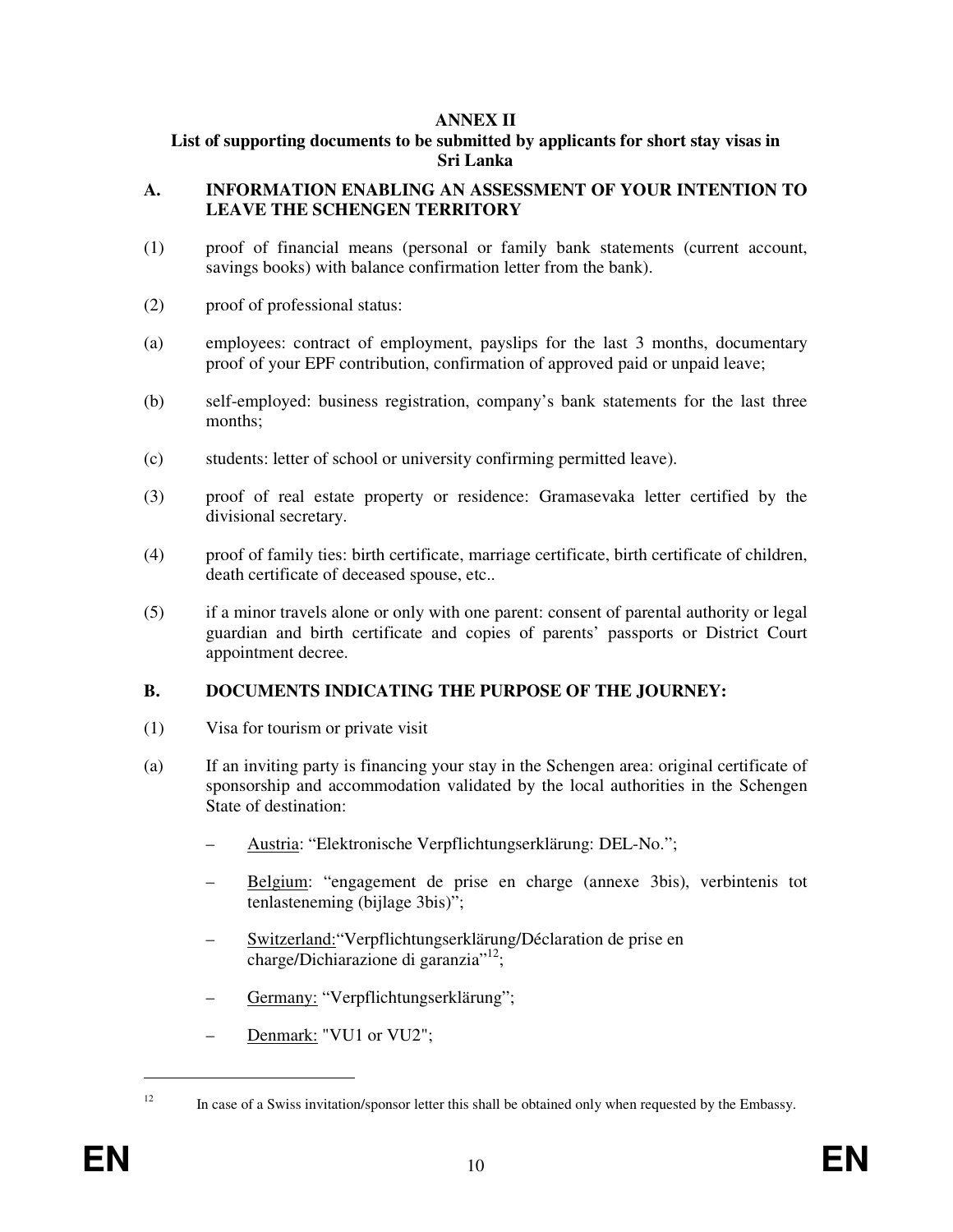- Estonia: "Viisakutse Füüsilisest Isikust Kutsujale";
- Spain: "Carta de invitación";
- France: "Attestation d'accueil";
- Hungary: "Meghívólevél";
- Italy: "Lettera d'Invito";
- Latvia:: "Ielūgums vīsas pieprasīšanai";
- Netherlands: "garantverklaring";
- Norway: "Garantiskjema for besøk / Guarantee Form for Visits";
- Sweden: "Appendix E" and extract of the Swedish Population Register (Personbevis) from sponsor) with copy of sponsor's passport/ID card or residence permit, proof of employment with salary slips for the last three (03) months, and last 3 months bank statements <sup>13</sup>.
- (b) If an inviting party is not financing your stay: letter of invitation:
	- Denmark: "VU1 or VU2";
	- France: "Attestation d'accueil";
	- Italy: "Lettera d'Invito";
	- Sweden: "Appendix E and "Personbevis" from sponsor in each case).
- (c) If no inviting party: hotel booking (if the visa is granted, you might be asked to submit a hotel voucher) or confirmation of the booking of an organised trip.
- (d) Proof of family ties with the host or inviting party: birth or marriage certificates or family book, if applicable.
- (2) Visa for business
- (a) Original invitation from a firm or an authority in the Schengen State to attend meetings, conferences or events connected with trade, industry or work indicating purpose and duration of stay and including a declaration of sponsorship, if the travel expenses and/or accommodation are covered by them.
- (b) Other documents which show the existence of trade relations or relations for work purposes;
- (c) Entry tickets for fairs and congresses, if appropriate.

<sup>&</sup>lt;sup>13</sup> In case of a German, Austrian or Hungarian invitation letter, sponsor's details are <u>not</u> required.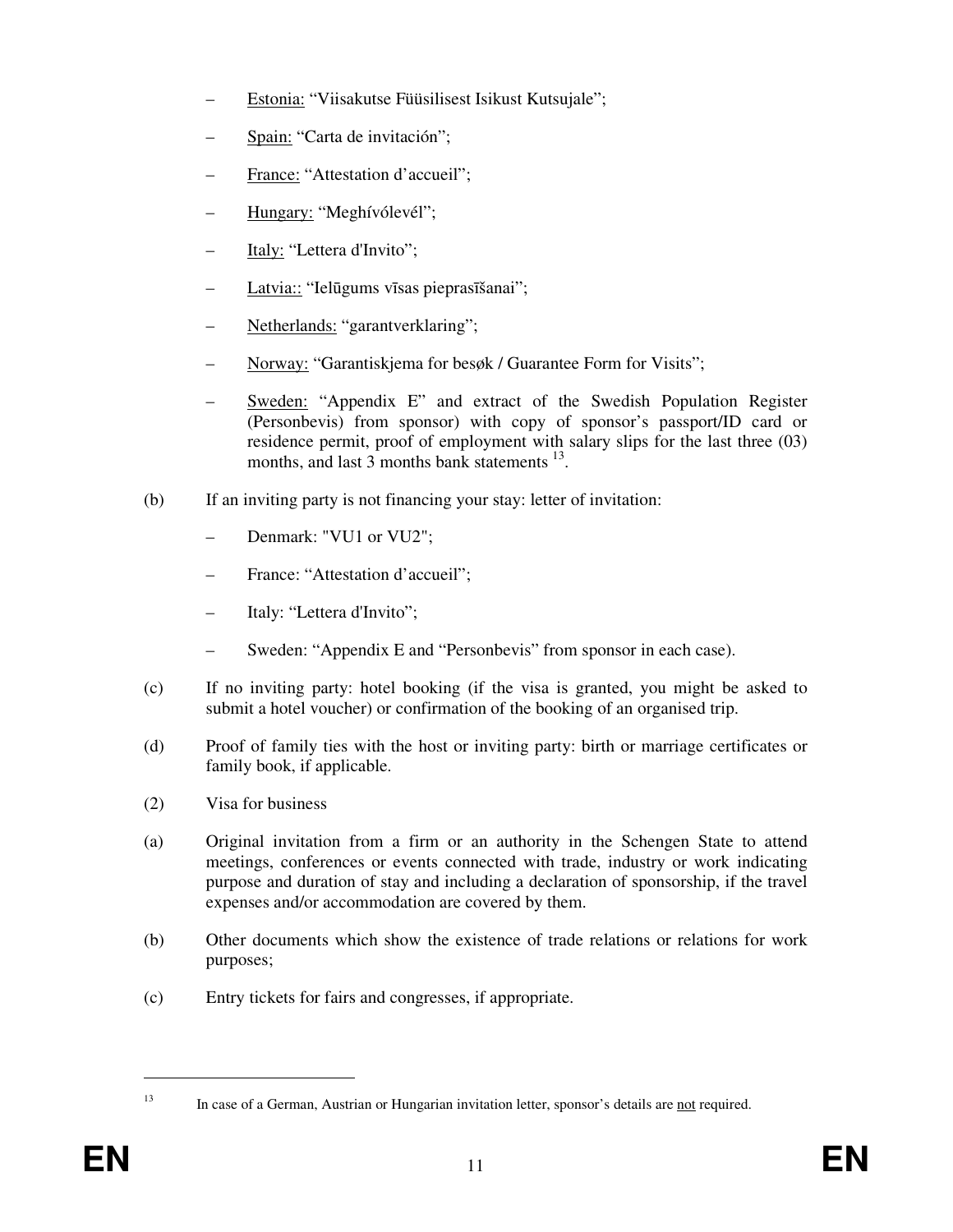- (d) Letter from company or employer in Sri-Lanka indicating purpose and duration of visit as well as who is to cover the costs.
- (e) Documents proving the business activities of the company or employer in Sri Lanka: business registration;
	- form 48 (Companies Act),
	- company's bank statements for the last three months.
- (f) Proof of accommodation in the Schengen State or sufficient means to cover accommodation.
- (3) Visa for study/training, political, scientific, cultural, sports or religious events or other purposes
- (a) Invitation, entry tickets, enrolments or programmes stating the name of the host organisation or institution and the length of stay or any other appropriate document indicating the purpose of the journey.
- (b) Proof of accommodation or sufficient means to cover accommodation.
- (4) Additional requirements for visa for the purpose of medical treatment:
- (a) Medical report of the doctor designated by the Embassy confirming necessity for medical care and that treatment is not available in Sri Lanka or Maldives.
- (b) Confirmation of the medical institution or hospital in the Schengen State that a place for treatment is available, of appointment, expected duration of necessary stay and estimated costs.
- (c) Proof of sufficient financial means for treatment, stay and return or proof of advance payment or sponsor letter.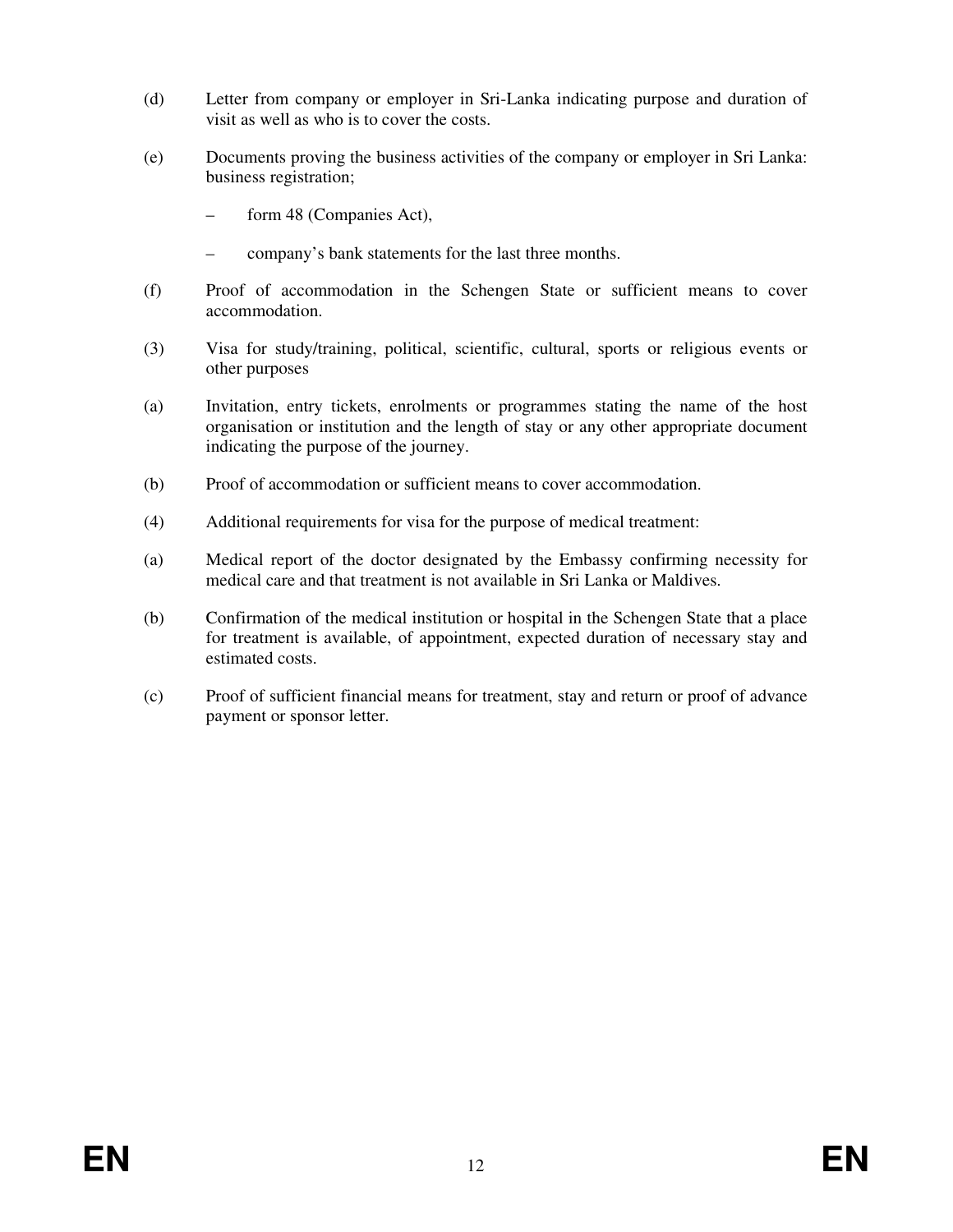#### **ANNEX III**

# **List of supporting documents to be submitted by applicants for short stay visas in Turkey (Ankara, Istanbul, Edirne and Izmir)**

## **A. LIST OF SUPPORTING DOCUMENTS FOR SCHENGEN VISA APPLICATIONS WITH THE PURPOSE: TOURISM**

- (1) Flight / travel reservations or other proof of intended transport
- (2) Evidence of hotel bookings or travel plan
- (3) Proof of means of subsistence: e.g.
	- bank account statement on the account turnover during the last three months, and
	- proof of regular income e.g. salary slips of the last three months (or similar)
- (4) The following documents shall be presented by either of the categories:
- (a) If the applicant is employed:
	- letter from employer and/or approval for leave
	- SGK (social security) registration document and SGK *"hizmet dökümü"*
- (b) If the applicant is a farmer
	- farmer certificate issued by a chamber of agriculture
- (c) If applicant is employed by or owner of a private company
	- the company registration in the chamber of commerce and a copy of the bulletin of the trade register
	- statement of taxes payment
- (d) If the applicant is retired:
	- proof of pension (either bank account statement or pensioner booklet)
- (e) If the applicant is a student:
	- student certificate (Öğrenci Belgesi)
- (f) If the applicant is a minor/under age 18 and travelling alone or with one parent or legal guardian only:
	- Public notary approved statement from his/her parents ( this condition shall not apply if the travelling parent is a single parent or holds the parental authority alone)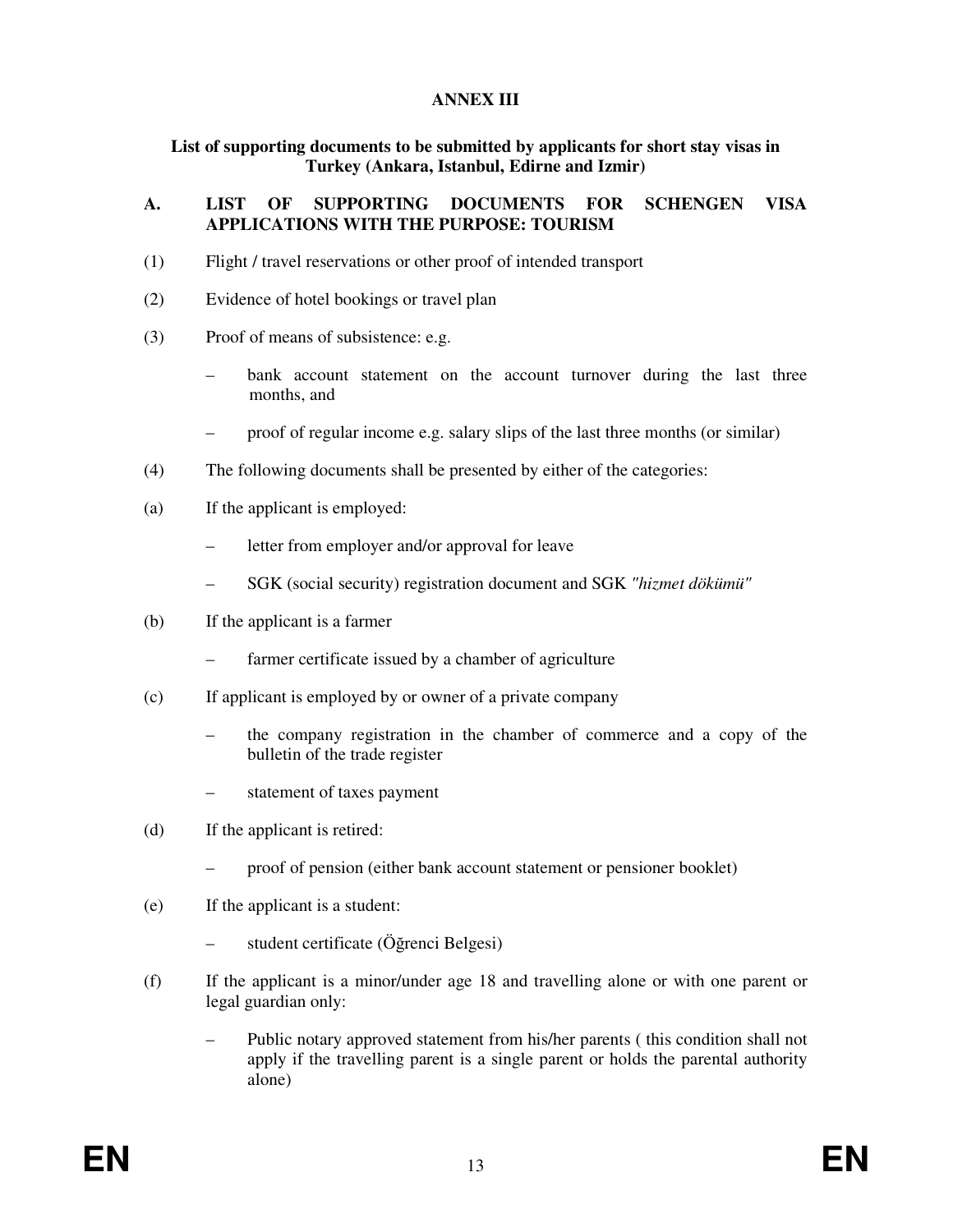#### **B. LIST OF SUPPORTING DOCUMENTS FOR SCHENGEN VISA APPLICATIONS WITH THE PURPOSE: VISIT TO FAMILY OR FRIENDS**

- (1) Flight or travel reservations or other proof of intended transport
- (2) Proof of means of subsistence: e.g.
	- bank account statement on the account turnover during the last three months, and
	- proof of regular income e.g. salary slips of the last three months (or similar)
- (3) Proof of the existence of family relations (Tam Tekmil Vukuatli Nüfus Kayit Örnegi)
- (4) The following documents shall be presented by either of the categories
- (a) If the applicant is employed:
	- letter from employer and/or approval for leave
	- SGK (social security) registration document+ SGK "hizmet dökümü"
- (b) If the applicant is a farmer
	- farmer certificate issued by chamber of agriculture
- (c) If applicant is employed by or owner of a private company
	- company registration in chamber of commerce and copy of the bulletin of the trade register.
	- statement of taxes payment.
- (d) If the applicant is retired:
	- proof of pension (either bank account statement or pensioner booklet)
- (e) If the applicant is a student:
	- student certificate (Öğrenci Belgesi)
- (f) If the applicant is a minor or under age 18 and travelling alone or with one parent or legal guardian only:
	- public notary approved statement from his/her parents (this condition shall not apply if the travelling parent is a single parent or holds the parental authority alone)
- (5) Proof of sponsorship and/or accommodation
	- Invitation and/or guarantee according to national legislation (Note: there is further information and links to downloadable forms on the websites of Member States' embassies and consulates)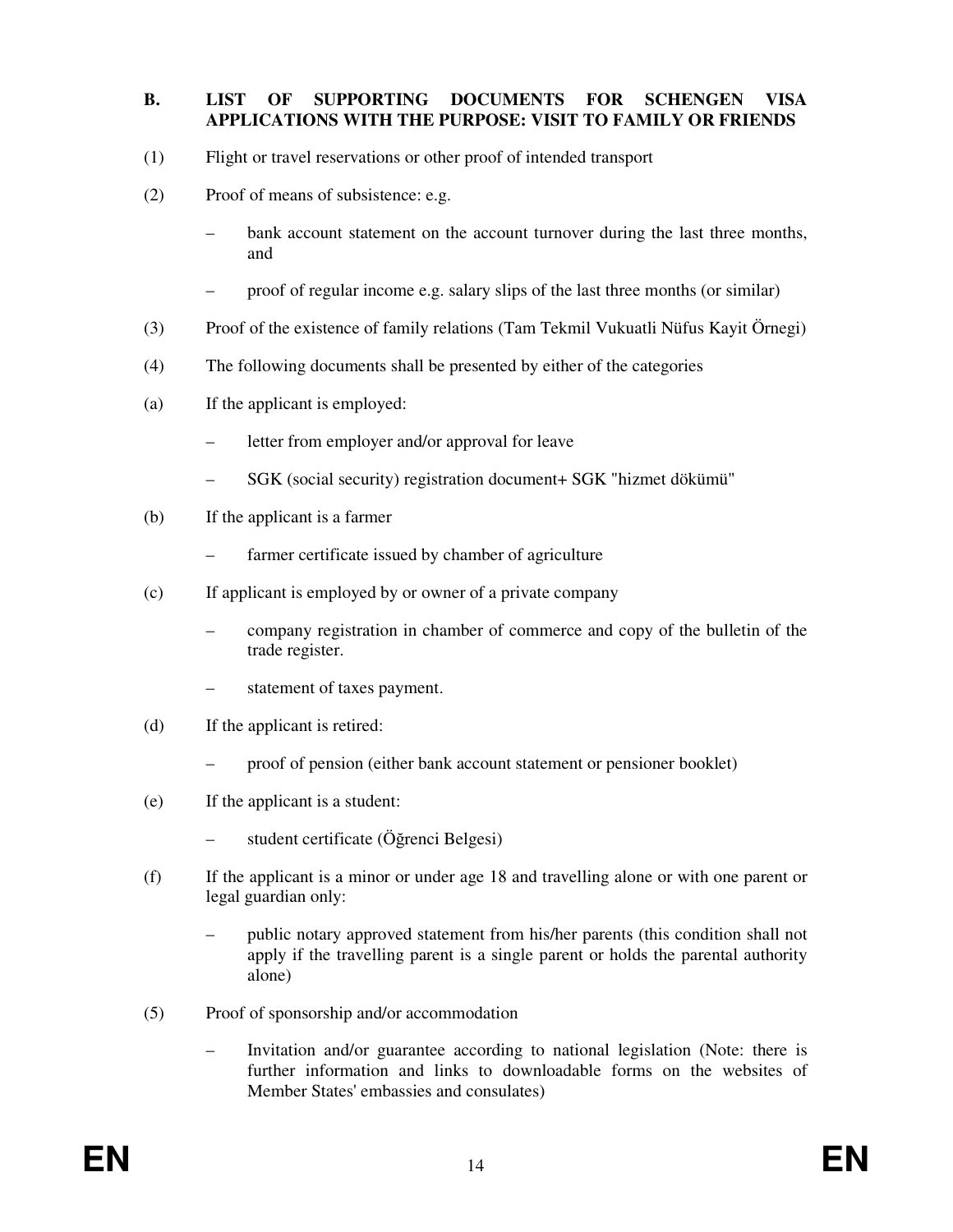## **C. LIST OF SUPPORTING DOCUMENTS FOR SCHENGEN VISA APPLICATIONS WITH THE PURPOSE: BUSINESS VISITS**

- (1) Flight or travel reservations or other proof of intended transport
- (2) Proof of means of subsistence: e.g.
	- bank account statement on the account turnover during the last three months, and
	- proof of regular income e.g. salary slips of the last three months (or similar).
- (3) For attendance to a fair the entry card or documents about participation.
- (4) The following documents shall be presented by either of the categories
- (a) If the applicant is employed:
	- letter from employer and/or approval for leave.
	- SGK (social security) registration document and SGK "hizmet dökümü".
- (b) If the applicant is a farmer
	- farmer certificate issued by chamber of agriculture.
- (c) If applicant is employed by or owner of a private company
	- company registration in chamber of commerce and copy of the bulletin of the trade register .
	- statement of taxes payment.
- (d) Proof of sponsorship and/or accommodation
	- Invitation or guarantee according to national legislation (see the information and downloadable forms on the websites of Member States' embassies and consulates).

#### **D. LIST OF SUPPORTING DOCUMENTS FOR SCHENGEN VISA APPLICATIONS WITH THE PURPOSE: TRUCK DRIVING TO AND/OR THROUGH SCHENGEN AREA**

- (1) Guarantee from the company and UND (road transport association), if the company is a member.
- (2) Company drivers list.
- (3) SGK (social security) registration document , SGK "hizmet dökümü" and past SGK payments list for the driver.
- (4) Company registry in the Chamber of Commerce.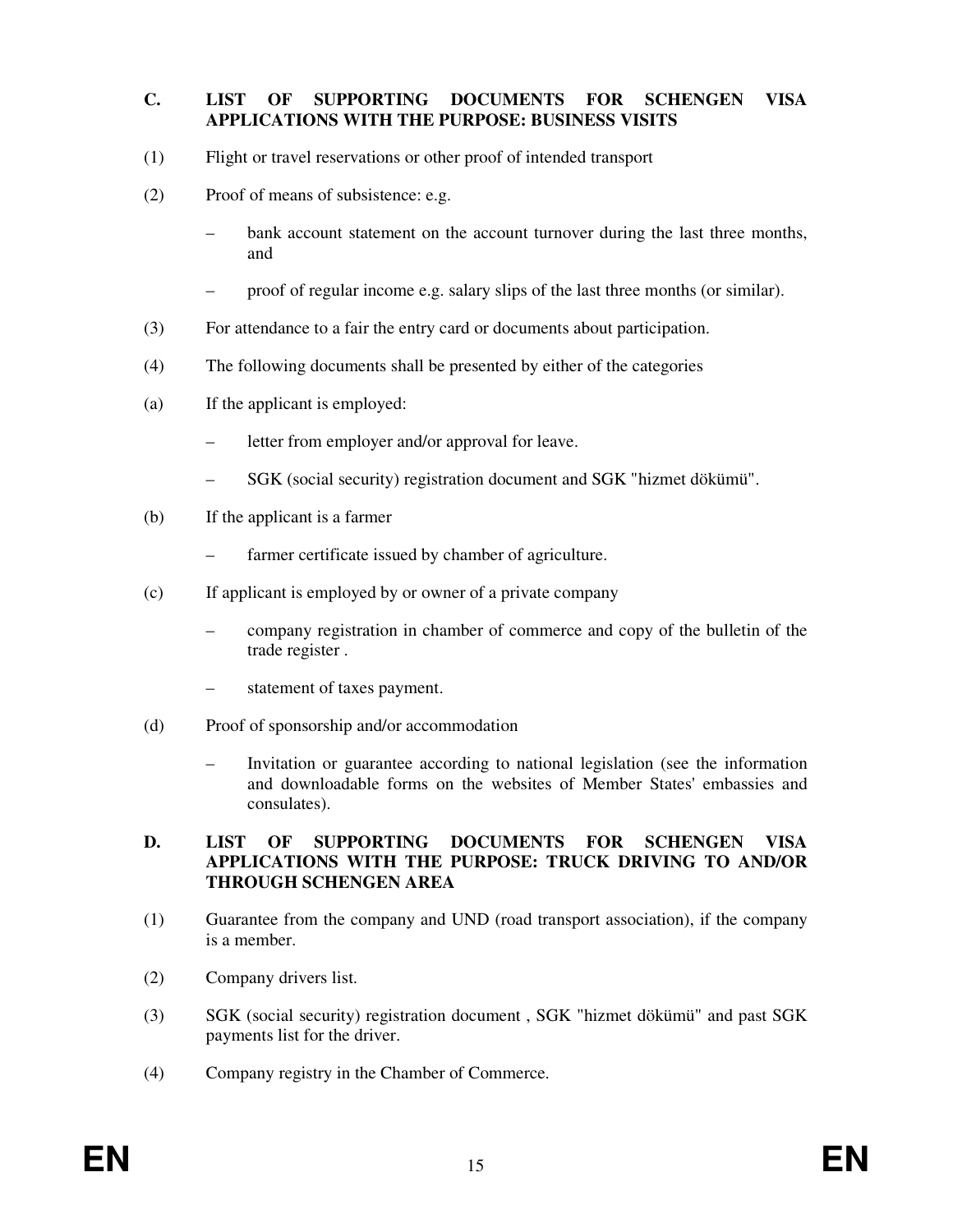- (5) C2 certificate (export permission).
- (6) National and international driving licence of the driver.
- (7) Invitation or business partnership certificate from a company in the EU.

## **E. LIST OF SUPPORTING DOCUMENTS FOR SCHENGEN VISA APPLICATIONS WITH THE PURPOSE: ATTENDING CULTURAL OR SPORTS EVENTS OR CONFERENCES**

- (1) Flight or travel reservations or other proof of intended transport.
- (2) Proof of accommodation.
- (3) Proof of means of subsistence e.g.:
	- bank account statement on the account turnover during the last three months, and
	- proof of regular income e.g. salary slips of the last three months (or similar).
- (4) The following documents regarding the purpose of the visit, for either of the categories:
- (a) For cultural events or conferences:
	- an invitation from the organiser of the event or/the contract concluded by the cultural service provider or/invitation to a creative work.
- (b) For sporting events:
	- invitation from the sports club/sports federation or/accreditation confirming the participation in the sport event.
	- certificate from the sending sports club or sport federation
- (5) The following documents regarding the personal situation of the applicant shall be presented by either of the categories:
- (a) If the applicant is employed:
	- letter from employer and/or approval for leave.
	- SGK (social security) registration document and SGK "hizmet dökümü".
- (b) If the applicant is a farmer
	- farmer certificate issued by chamber of agriculture
- (c) If applicant is employed by or owner of a private company
	- company registration in chamber of commerce and copy of the bulletin of the trade register.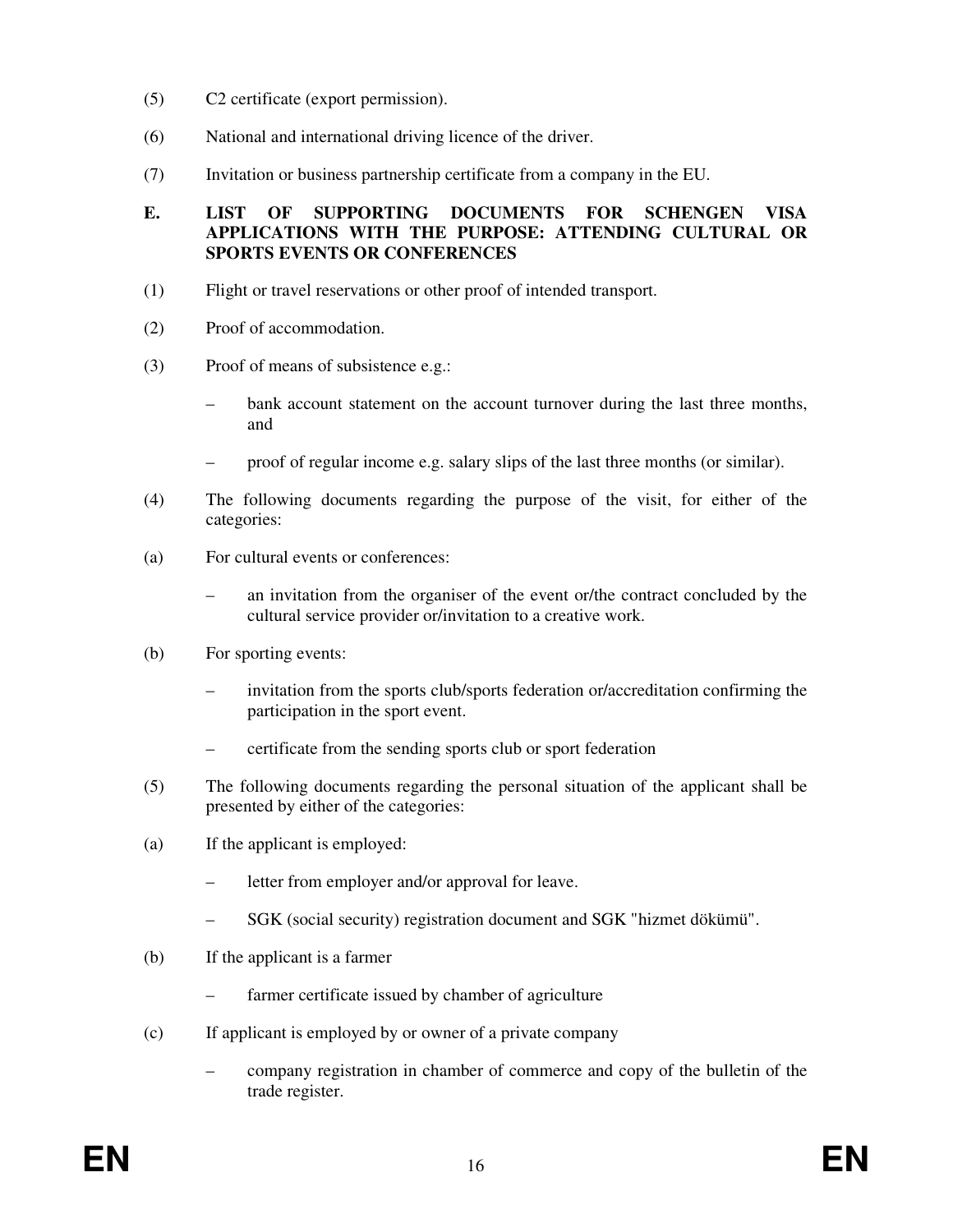- statement of taxes payment.
- (d) If the applicant is retired:
	- proof of pension (either bank account statement or pensioner booklet).
- (e) If the applicant is a student:
	- student certificate (Öğrenci Belgesi).
- (f) If the applicant is a minor or under age 18 and travelling alone or with one parent or legal guardian only:
	- public notary approved statement from his/her parents (this condition shall not apply if the travelling parent is a single parent or holds the parental authority alone).

# **F. LIST OF SUPPORTING DOCUMENTS FOR SCHENGEN VISA APPLICATIONS WITH THE PURPOSE: STUDY OR PARTICIPATION IN EU EDUCATION, TRAINING OR RESEARCH PROGRAMMES**

- (1) Flight or travel reservations or other proof of intended transport
- (2) Proof of means of subsistence: e.g.
	- bank account statement on the account turnover during the last three months, and
	- proof of regular income e.g. salary slips of the last three months (or similar).
- (3) Proof of accommodation for the intended period of stay
- (4) The following documents regarding the purpose of the visit shall be presented by either of the categories:
- (a) For study purpose:
	- invitation and/or guarantee according to national legislation (Note: there is further information and links to downloadable forms on the websites of Member States' embassies and consulates)
- (b) For EU education, training, or research programmes:
	- original of the invitation letter from the university or research centre
	- letter from the Turkish National Agency (Centre for EU Education and Youth Programmes) or TÜBITAK identifying that the individual applying for visa is supported by an European Union Programme.
- (5) The following documents regarding the applicant's personal situation shall be presented by either of the categories:
- (a) If the applicant is employed as a teacher or professor